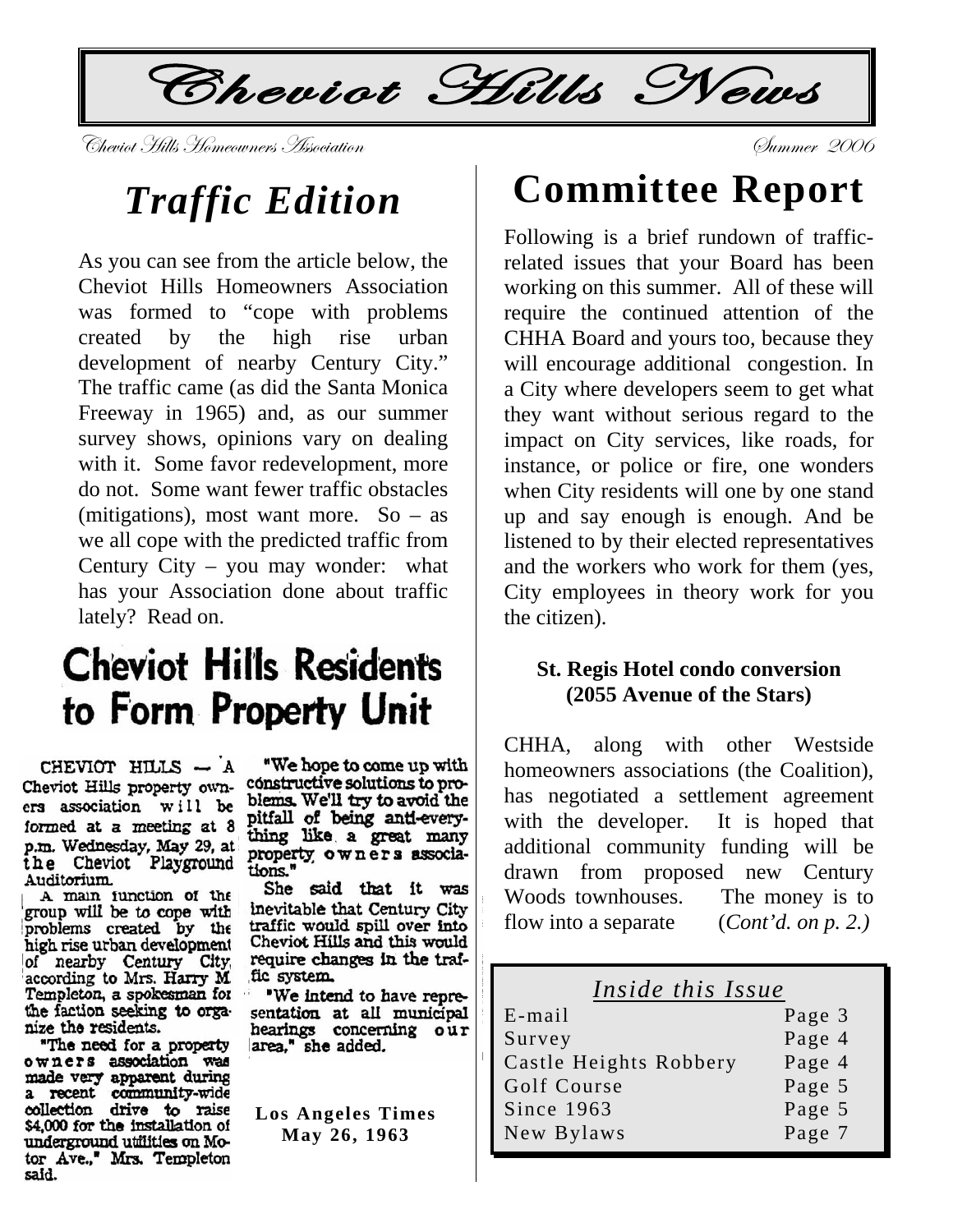account and is to be spent for community purposes at the direction of the homeowners associations, who will form a separate corporation for the purpose of managing the funds. This results from a remarkable cooperative effort of a group of associations and suggests a template for future discussions with developers and elected officials, where communities act together for their best interests.

#### **Constellation Park Condo Project (Constellation Boulevard and Avenue of the Stars)**

The Coalition is negotiating with the developer of this large twin tower condo project to reduce the size of the project and to address community needs. These negotiations are in progress. As the time to appeal this project was going to expire, the Tract 7260 homeowners association filed an appeal to this project on behalf of itself and the other homeowners associations in the Coalition, including CHHA.

#### **Beverly Hilton Condo Project and Robinsons-May condo (10100 Santa Monica Boulevard adjacent to the Beverly Hilton)**

Projects are in the works at these three sites.

#### **Century City mall area redevelopment**

Westfield owns the Century City Mall and surrounding office buildings. It intends to blend three properties together to expand the size and parking capacity of the Century City Mall and to build a new office-condo tower at Avenue of the Stars

and Little Santa Monica. This would mean tearing down both office buildings, new construction, and more traffic to and from the Mall area. CHHA has written a letter of concern to the City Planning Department, raising issues that must be addressed by an Environmental Impact Report. CHHA also signed a joint letter from the Coalition.

#### **Palms - Motor Mixed Use Development**

Recently, the City Planning Department has encouraged building mixed retail and residential buildings around the City to create increased population density. The City's theory is that building "up" will create adequate housing, reduce long distance commuting, and encourage public transportation use. The City is doing this with an ordinance whereby a developer can build a mixed use building that is substantially larger (maybe double) the existing zoning for the lot permits. Some projects are good; some are not so good. These projects should require an Environmental Impact Report to show how they will impact traffic, parking, schools, etc., but the standard of review of these projects does not appear to be that stringent. What this means to Cheviot residents is that Motor Avenue south of our neighborhood is subject to redevelopment at the hands of individual developers who may try to "max out" what they can do financially with a project rather than deal with what the local community needs. There is no local master plan to develop the street in a consistent way to manage parking, traffic, etc.

(*Cont'd. on p. 3.)*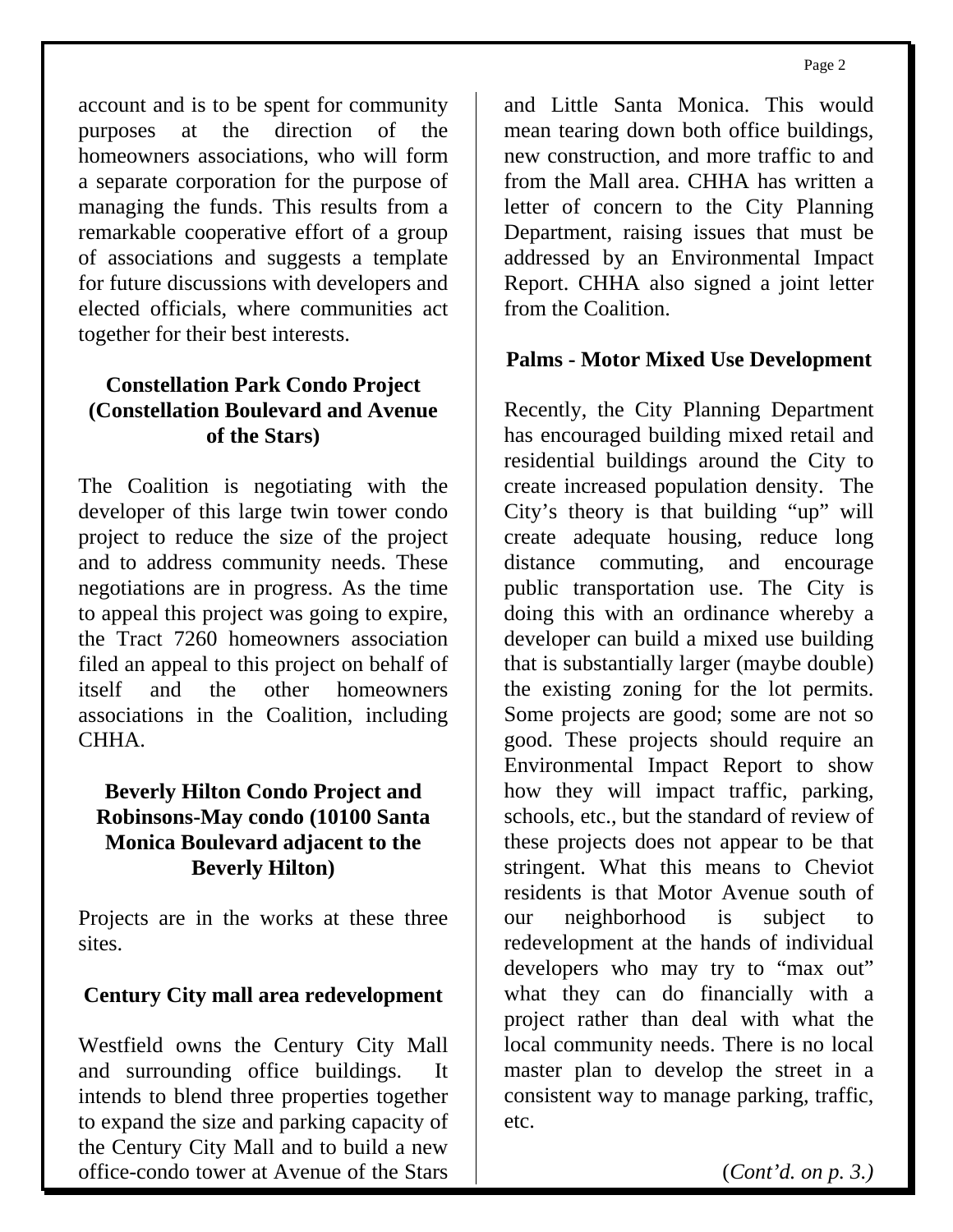#### *Palms (cont'd)*

The first project to take advantage of this hole in civic thinking and planning is the one proposed for the northeast corner of Palms and Motor. Your Board has sent written opposition to the Planning Department, and Board and other Association members have attended numerous meetings and hearings to express register our concern with the Planning Department, the Council District (Jack Weiss), the developer and our brethren on the Palms Neighborhood Council. It appears that this project is moving forward without any commitments to reduce its size or mitigate it other problems. Any Cheviot resident concerned about this trend in Palms (we are told of another project across Motor) and elsewhere should be aware of and look at this project. There is a Planning Department hearing on this project scheduled we believe in early September. Attend it. Write to the City with your concerns.

#### **Pico Boulevard Widening**

In order to redevelop its lot, the City required Fox Studios to pay to widen Pico Boulevard where it passes the lot. The widening project would not add another traffic lane on Pico, it would require tearing down a lot of trees, and it would cause unnecessary traffic inconvenience during months of construction. CHHA has written a letter to the City requesting that the Department of Transportation *not* go forward with widening, and instead put the money into an account where the homeowners associations, the Council Office and DOT can pay for traffic

mitigations. Hopefully the City and DOT will listen. Feel free to call the Council Office (Jack Weiss), DOT and the Mayor's office to let them know that this change in plans has your support.

#### **Neighborhood Traffic Management Plan Phase 2 Implementation**

After long delay, the second half on the NTMP will start shortly. It will consist of traffic islands on Manning Avenue and on Motor Avenue (more details are at <http://cheviothills.org/NTMP.htm>.) As the CHHA Board signed off on the Plan several years ago, our task now is to monitor just what the improvements will look like as they are finally designed and implemented. We hope they turn out to be attractive and useful additions to our streetscape. Because the costs of construction are higher than when the agreement was made, additional funding will need to be provided to pay for fully implementing the Plan as promised to us.

#### by *Greg Pulis* and *Robert Simon*

### $\Leftrightarrow$  *E*-mail  $\Leftrightarrow$

We are now using e-mail to inform and mobilize. Members with e-mail received immediate notice of an organizational meeting for the light rail committee, notice of a home invasion robbery, and notice of golf course hearings. Members also got this newsletter by email, saving the association mailing expenses and paper as well. Please send your e-mail address to [database@cheviothills.org](mailto:database@cheviothills.org). Because many homeowners do not use email, we will continue to print and mail our quarterly newsletters.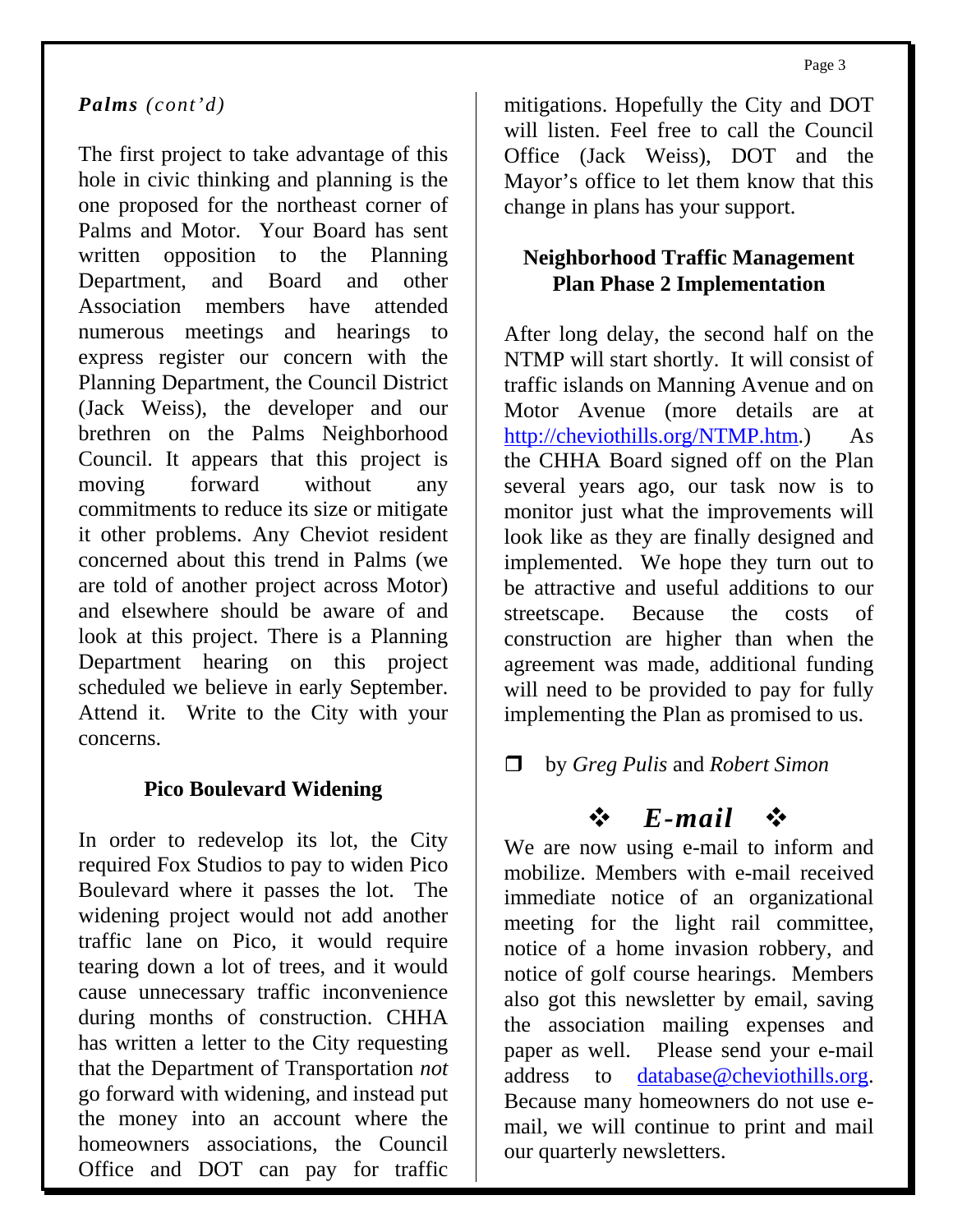## **Survey Says**

Thanks to everyone who took the time to complete our recent survey on traffic, light rail, McMansions and General Interests. The survey results may not provide a true picture of all homeowners,

since only 300 responded, nor can a survey capture the complexity of some issues as they currently stand or as they



change. But the responses provide a more comprehensive picture than is typically available to the Board on various subjects and will provide important context as issues arise. Once again, thank you.

*Traffic.* Most respondents either strongly or moderately supported applying new mitigations to control traffic. Over half of the respondents felt that traffic had either increased (overall or on some streets) or had not changed in the past year or so. There were a range of opinions concerning development in Century City but, for the most part, a small majority was moderately or strongly against both new commercial and residential developments.

*Light Rail.* By an approximately two to one margin respondents felt that light rail should be extended along Venice Boulevard rather than the Exposition right of way. Once light rail does come to the Westside, a large majority of people were strongly or moderately in favor of a nonstop shuttle service from Culver City to

Century City via Robertson/Olympic Boulevards.

*McMansions.* Roughly two-thirds of respondents were very likely or somewhat likely to support limiting the size, in some way, of new and rebuilt houses.

by *Peter Glassman* 

# *ANOTHER HOME INVASION ROBBERY*

From our Lead Officer at LAPD:

*3000 Castle Heights, occurred 8/4/06 at 8:00 AM. Suspect followed victim, grabbed her and demanded money. Suspect struck victim across the face. Victim's husband shot at suspect. Unknown if suspect was injured, suspect fled location without taking any property.* 

*Suspect info: Male, Black, 6'0, 20 years of age. Suspect was wearing dark clothing, slim build, short hair. Suspect's vehicle was either a van or SUV grey/green.* 

*The suspect did not use a ruse to get into the house. He physically forced the victim into her residence demanding money. The victim's husband confronted the suspect. The suspect fled the residence without taking any property.* 

*The advice from our police is to be aware of everything going on around you. Be aware of suspicious cars and people in your neighborhood. Avoid tunnel vision. This incident occurred in the morning and to an elderly person.*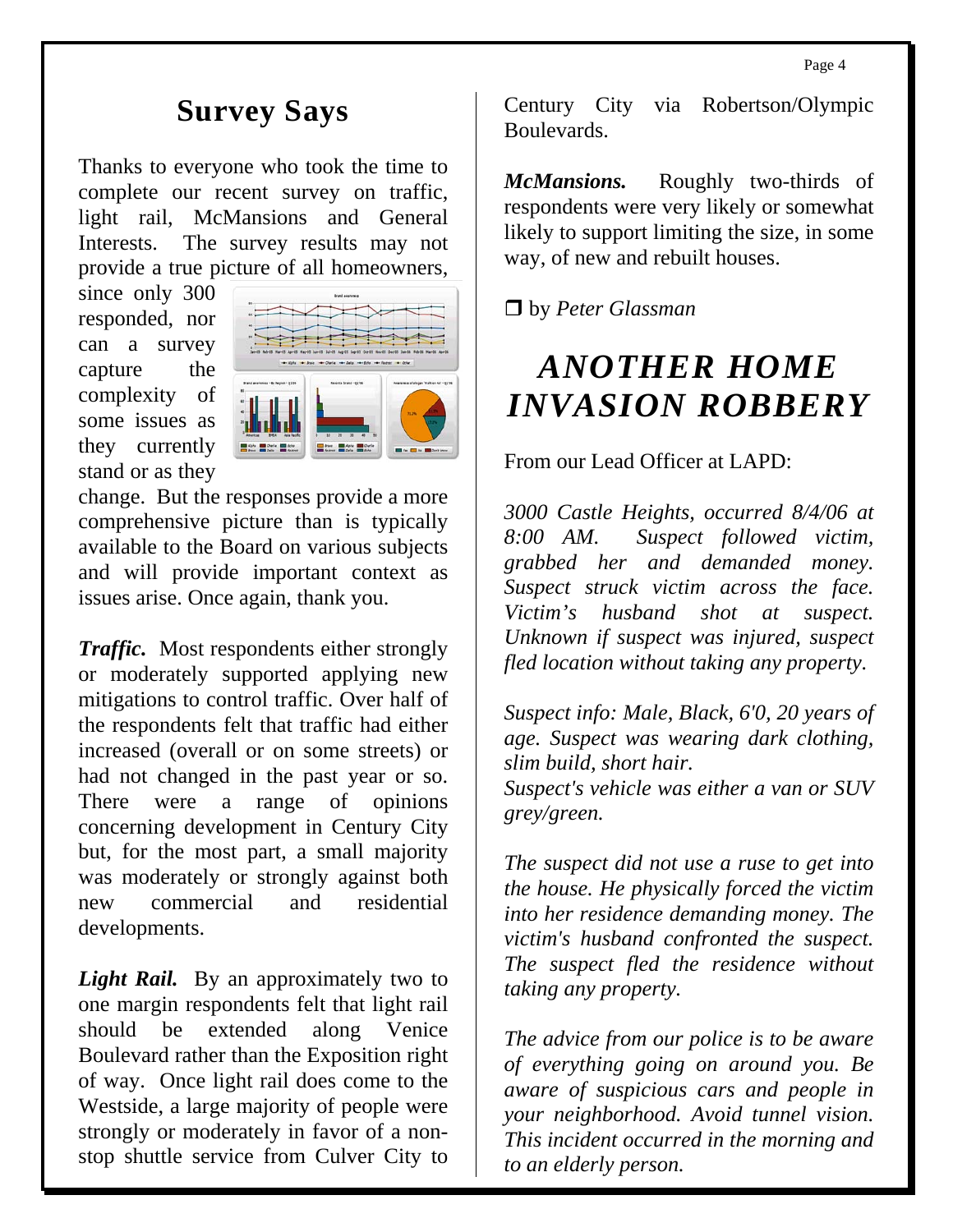## *Fourteen Story Slice?*

The Office of Zoning Administration is considering allowing construction of a variable height fence ranging from 80 to 140 feet for the proposed 62 tee driving range at Rancho Park Golf Course. The current fence is 70 feet near the front, 40 feet at the rear, and encloses 45 tees. RPG is required to seek a variance for the fence height to enclose a newly configured and 40 foot longer driving range. The Applicant, Rancho Park Golf, Inc. (RPG), also plans to remodel the clubhouse, restaurant, bathrooms.

The City did not publicize the hearings beyond the immediately surrounding homes. However, your association publicized the hearings, registered its concern, and got the City's attention, prompting additional hearings. The August 21st hearing filled the hearing room. Two people attended from Jack Weiss' office as did three of your Board members. The main message from the meeting was that the driving range application will either be postponed or withdrawn. There will be a reevaluation of the project, including a recalculation of how high the fence actually has to be. The time for receiving comments had been extended to October 3rd. Let your voice be heard.

Contact: Anik Charron Office of Zoning Administration 200 North Spring Street, 7th Floor Los Angeles, California 90012 (213) 978-1307 [anik.charron@lacity.org](mailto:anik.charron@lacity.org)

by *Carol Bahoric* and *Mark Huberman* 

## *"Fighting traffic since 1963"*

Traffic on Motor has been a problem since Century City opened in the 1960s, if not before. The promised Beverly Hills Freeway and mass transit to/from Century City never materialized. And the opening of the Santa Monica Freeway in January 1965 didn't help. According to a 1972 Los Angeles Times article, "In 1971, 22 accidents were recorded on the 30 m.p.h. throughfare between Pico Blvd. and the Santa Monica Freeway."

The Cheviot Hills Homeowners' Association has been fighting Motor traffic all of that time, and it continues to do so. Motor was widened and straightened in the early 1960s, yet in the 70s the Association fought further widening. In the 80s, it challenged expansion of the Beverly Hills Country Club and stopped the development of condominiums on the Vista del Mar property at Manning and Motor. Several years ago, we reached a settlement with developers and the City to get more stop signs, narrow the road (through lines and bumpouts), and meter the lights that choke traffic at either end of Motor. Phase one of the project is done. Phase two should start in the next month or two.

As an unfortunate result of the way this area was (not) planned, the only main north-south streets in the area are Overland and Robertson. They are miles apart, and that causes traffic to find the north south routes in between. The city will not completely choke off Motor, which, like Manning and Butterfield, is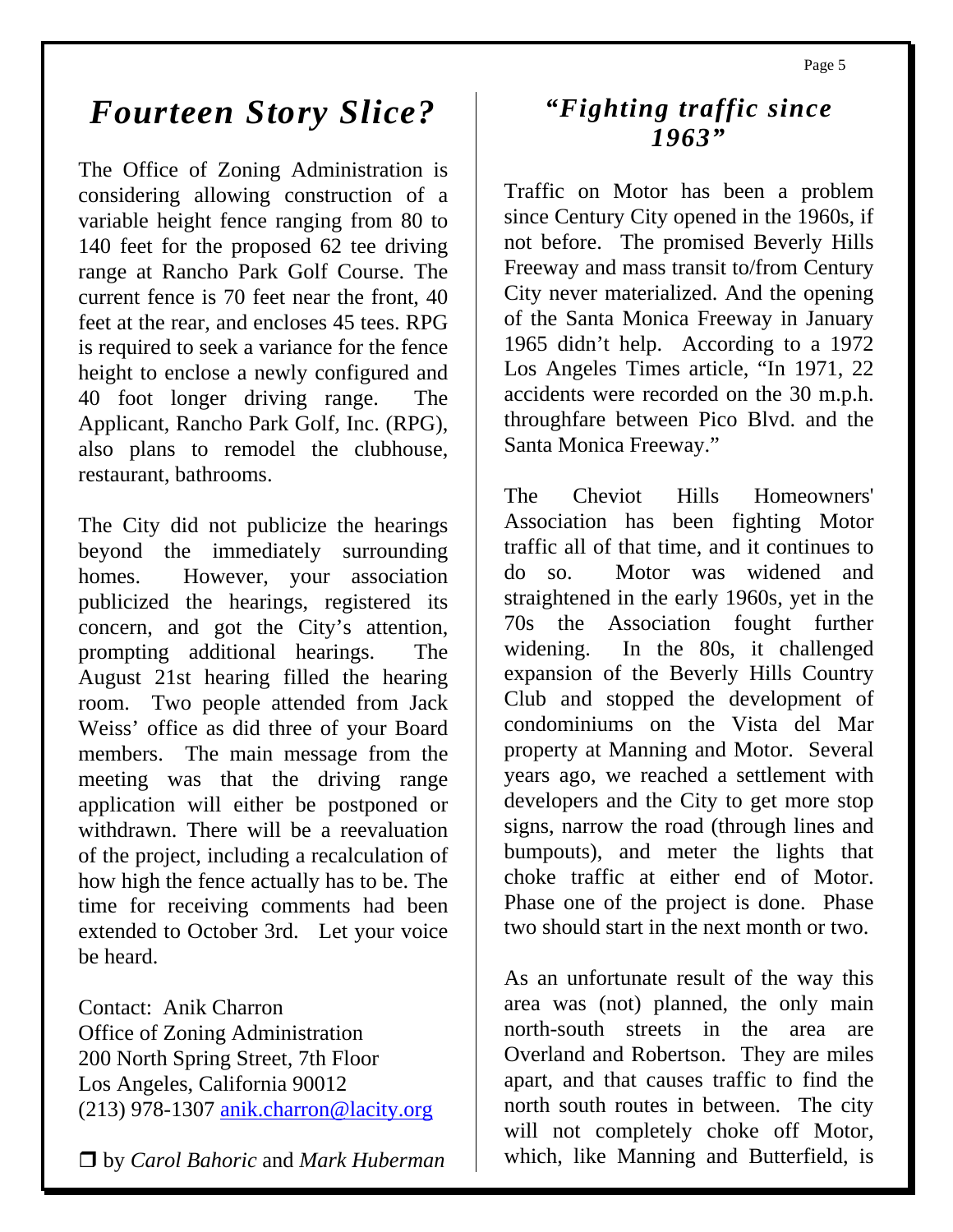designated a "collector" street in the City Plan. Also, whatever is done on Motor and Manning inconveniences drivers and puts pressure on other other neighborhoods, such as Castle Heights and Beverlywood, which have also experienced significant increases in traffic. While car trips to and from Century City are supposed to be capped, there continues to be development in and around the area, including in Beverly Hills (which is not part of the cap).

One positive on the drawing board is the widening of the Overland Bridge over the 10 Freeway, which will increase traffic flow on Overland to Pico to Century City. Meanwhile, the Overland neighborhood between Pico and Santa Monica Boulevard, has its own traffic concerns, including a pedestrian death. (See their website at [http://www.overlandave.org/.](http://www.overlandave.org/)) So widening Overland all of the way to Santa Monica is unlikely.

Another significant achievement is our renewed efforts to work with other homeowner associations to fight development and to facilitate traffic flow on the main corridors. Collectively, we benefit from others' expertise and efforts and we don't, figuratively, cut each other's throats as we fight the same fight. (One especially influential and helpful group is Tract 7260, which has allied with CHHA since our formation. Their website at <www.tract7260.org>.)

More recently, the pressure is coming from the south, with the redevelopment of Palms. We have been monitoring the development of very large developments there, where developers are using

loopholes to build bigger and bigger projects. This should be a major concern for us all.

I am not on the traffic committee, but I can tell you that they are regularly involved in hearings, reviewing voluminous Environmental Impact Reports (EIRs), consultations with our attorneys, meetings with politicians, business leaders, and residents. You should consider joining that committee so that you can support their volunteer efforts. (We have two committee cochairs, and our President is also involved.) The board supports every effort of that committee, but there is power in numbers, and we need everyone who can to work together with us.

This is a never-ending fight, and we must continue to be vigilant. Years ago, Fox funded the purchase of radar speed trailers, but someone has to arrange with the police to move them around. Where there are traffic problems (speeders, etc.), we need you to continuously contact the police to ask for enforcement. Your Board is only 15 volunteers, most of us with day jobs. We have 1400 households who are eligible members. Slightly over half of that 1400 are dues-paying members. Many, many fewer participate in our activities. Working together, and with your contributions, we can do so much more.

by *Jonathan Weiss*

Cheviot Hills Bulletin Board <http://cheviothills.org/board/> Register using your **full name**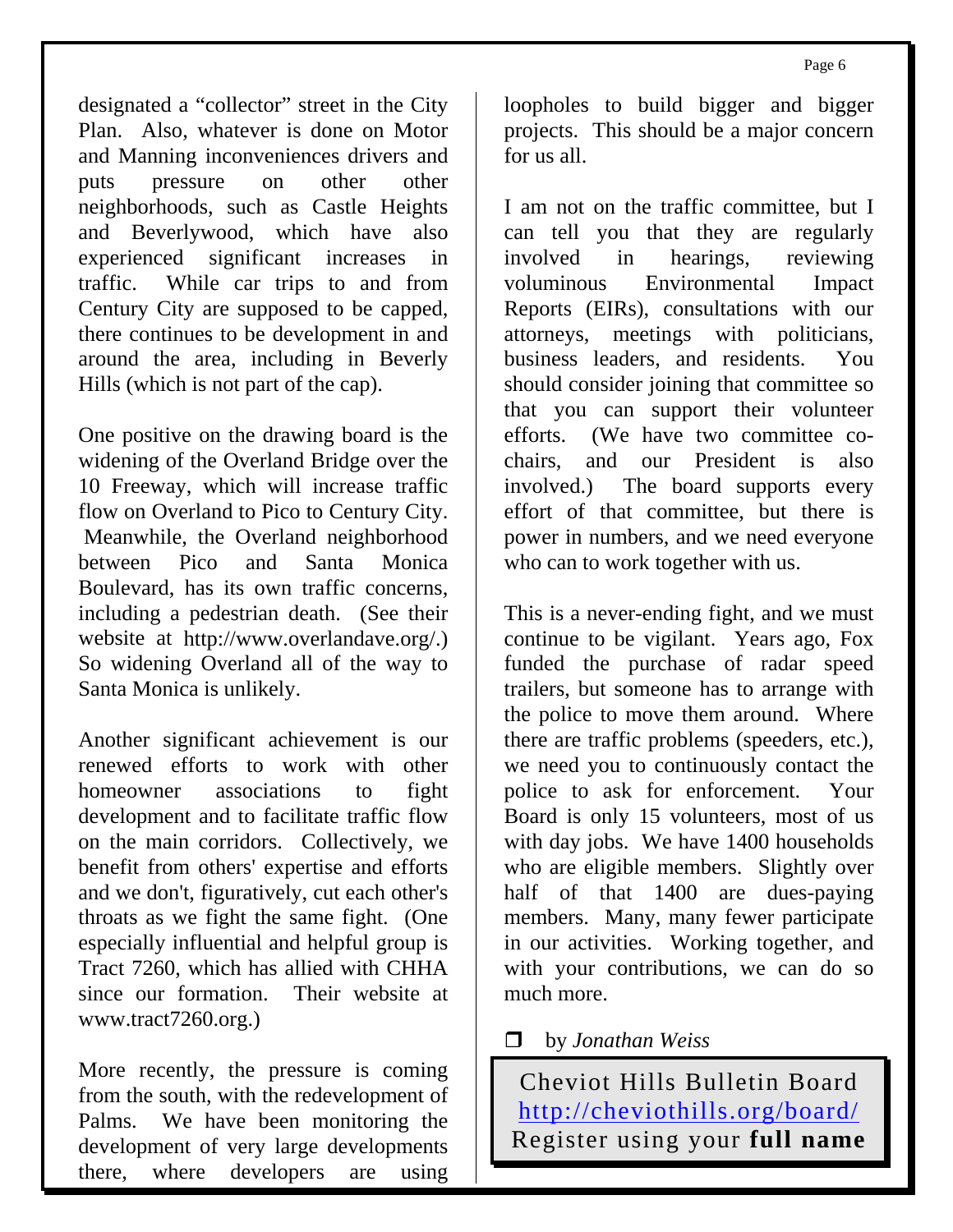## **Hot Topics in Proposed** New Bylaws

For more than a dozen years, the Board has been looking at updating the bylaws. Thanks to all of the prior volunteers and to current committee co-chairs Glen Friedman & Art Naselow, we finally bring you an updated, simplified, and we hope practical set of bylaws. We will be voting on them at the Fall meeting.

*Proxy Voting:* Ours is a deliberative membership organization. Do you want issues decided based on unchallenged rhetoric or on open debate? Yes, not everyone can make every meeting, but that affects everyone equally on every issue. Also, proxy voting has proven unreliable - how does this volunteer organization authenticate ballots prepared outside of our meetings. Finally, what about new candidates and new proposals? Should people put all of their voting power in the hands of a few to exercise for them? Your Board proposes making explicit what we have done for 43 years: no proxies will be allowed; you must be physically present to hear the debate and to vote.

Staggered Seats: The past few years have seen a concern about "special interests" taking over the board and about the lack of institutional memory if all board members can be replaced in a single election. Two years ago, before great change came to the board membership, three year staggered terms were proposed. Your Board proposed carrying forward that proposal, with 7 seats coming up for election in odd numbered years, and 8 seats coming up for election in even years.

*No Renters Voting:* There has been an ambiguity that caused significant controversy. The current bylaws have allowed two eligible voters per household – one for the owner and one for the renter – although only one vote was to be taken per residence. The new bylaws would only allow one adult member from the owner's household to vote.

Other changes are summarized in the enclosure. Please take the time to review the proposed new bylaws.

The Cheviot Hills News is published by the Cheviot Hills Homeowners Association, Post Office Box 64458, Los Angeles, California 90064-0458. Board: Steve Andelin, Stacy Antler, Carol Bahoric, Michael Beugg, Jeff Berman, Peter Glassman, Alisa Griner, Mark Huberman, Kevin Hughes (president), Kurt Kroner, Tony Padilla, Greg Pulis (vice president), Scott Schomer, Robert Simon, and Jonathan Weiss (secretary). Editor for this issue: Jonathan Weiss. Contributors: Carol Bahoric, Peter Glassman, Alisa Griner, Greg Pulis, and Jonathan Weiss.